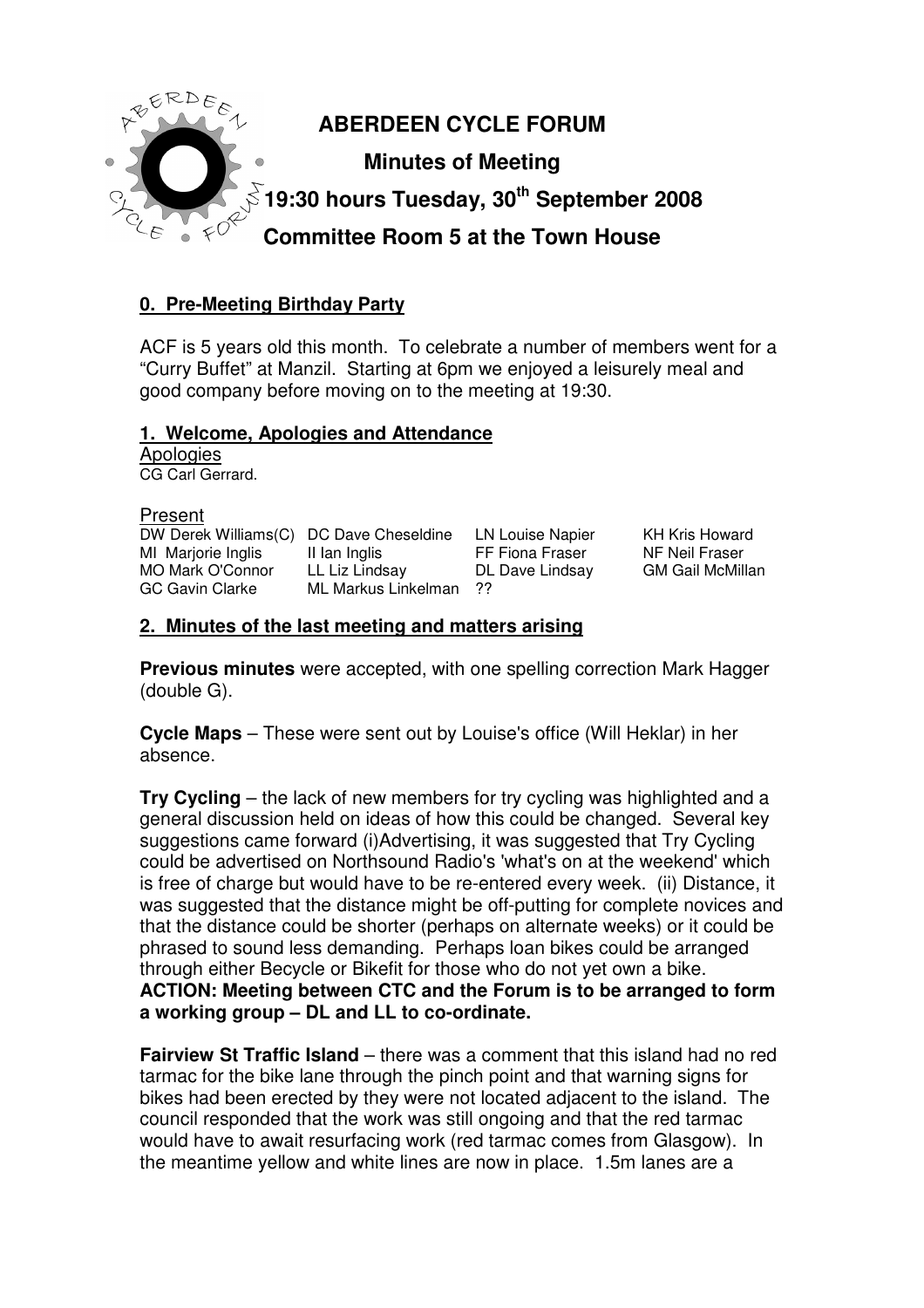minimum requirement, the ideal should narrow the running width of the road, encouraging drivers to give way.

Agreed that new wide cycle lanes through islands on Nth Deeside Rd were Best practice and that ACF should seek to get this standard adopted city wide. **Action DW.**

### **3 – Confirm arrangements for October Cycle Count (1-2 Oct)**

It was confirmed that the cycle count was to take place on the following 2 mornings with each location to have the option of whether to count on Wednesday or Thursday. There were an adequate number of volunteers to be able to extend the number of locations for the count.

### **4 – "Post Launch" update – BikeFIT / news from Becycle**

Becycle – is running very successfully with a couple of minor changes, the use of the bikes is still free but subject to a £20 refundable deposit.

There was some confusion about the scope of Bikefit as it was thought that they would only be selling bikes to 'good causes' this was clarified that they will also be selling to the public when they are up and running properly.

Bikefit Launch – was due for the  $29<sup>th</sup>$  September but the launch did not appear to have gone ahead. Post Meeting Note, Bikefit launch was delayed by damage to their new premises and workshop as a result of vandalism, they hope to re-schedule the launch soon. **ACTION DW to keep the forum informed of any developments.** 

### **5 – Rail Station Access, (deferred from July meeting)**

There is a lack of bike parking at the Railway Station and Union Square development. DW and DC met with a representative from Hammerson with respect to the cycle parking. The intention is to install 5 stands at the front of the development and a number of stands are to go in front of the bus station but the majority of the bike parking is to be at the back of the complex out of the way and out of sight. The overall quantity of bike parking is acceptable but the distribution could be much better. Cycle parking was not a condition of planning at the time when permission for this development was granted. **Action: DC to continue to liaise with Hammerson.** 

### **6 – Cycle Training**

We now have 7 new cycle trainers funded by the council. The intend to setup an umbrella body 'Aberdeen Cycle Trainers' to co-ordinate availability of trainers and information together with pricing structure. The intention is that training would mainly be voluntary but charges would be made to commercial companies.

Training opportunities will be available again in the future.

LN suggested that the council might assist with the set-up costs, any disclosure requirements and insurance. **ACTION LN to confirm**.